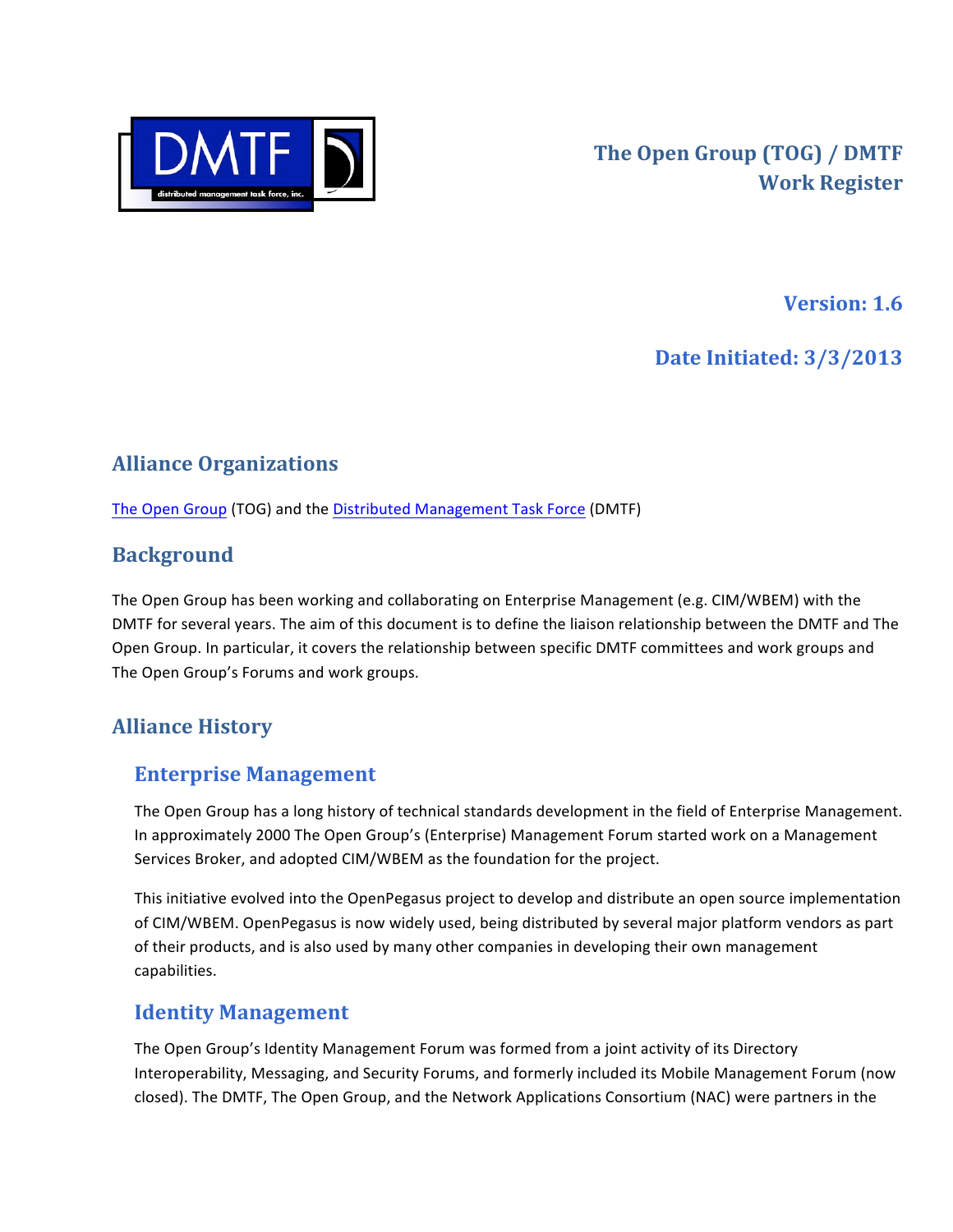Mobile and Directory Challenge which resulted in publication by The Open Group of the Mobile and Directory Architecture Technical Study in April 2004.

The same three organizations also jointly worked on the problem of common core identifiers. A standard in this area could provide a definition of identity representations in parts of the Common Information Model, and would simplify identity management and systems management in large corporations. This work resulted in 2 publications:

- Business Scenario: Identifiers in the Enterprise The Open Group, publication K061, Dec 2006 https://www2.opengroup.org/ogsys/jsp/publications/PublicationDetails.jsp?publicationid=12094
- Guide: Core Identifier Framework Matrix The Open Group, publication G071, Apr 2007 https://www2.opengroup.org/ogsys/jsp/publications/PublicationDetails.jsp?publicationid=12101

## **Alliance Partner Mission (Current)**

#### **Enterprise Management**

The Open Group co-sponsors the Application Working Group with the DMTF, and has other active projects, notably ARM (Application Response Measurement), in the area of Application Management.

#### **Cloud Auditing**

The Open Group published its Distributed Audit Services (XDAS) standard (P441) in Jan 1997:

• https://www2.opengroup.org/ogsys/jsp/publications/PublicationDetails.jsp?publicationid=11616.

In May 2008 Security Forum members accepted that XDAS needed updating to meet today's much more stringent requirements for logging and auditing of events compared to what existed when XDAS was published, including the impact of today's regulatory and compliance requirements. Today's audit industry needs a common standard for event data, audit data and logs. Significant benefits include reduced log management costs, and improved coordination between products and data exchanges between organizations. Accordingly the Security Forum initiated its DASv2 development project, which embraces audit in Cloud Computing.

Accordingly, the TOG mission, in this area, is to develop an Event/Audit standard that enables events to be consumed in a consistent way, which is interoperable with the work in other current auditing standards groups, and which matches today's' Audit Industry demands.

#### **OVF** and **SVPC**

Our Security Forum has major interest in the DMTF OVF v2.0 standard, as a basis for developing our Advanced Virtual Open System (AVOS) standard, which will span virtualization management for virtual servers, network and storage resources. The OVF xml data type definition is widely adopted by virtual management systems. The OVF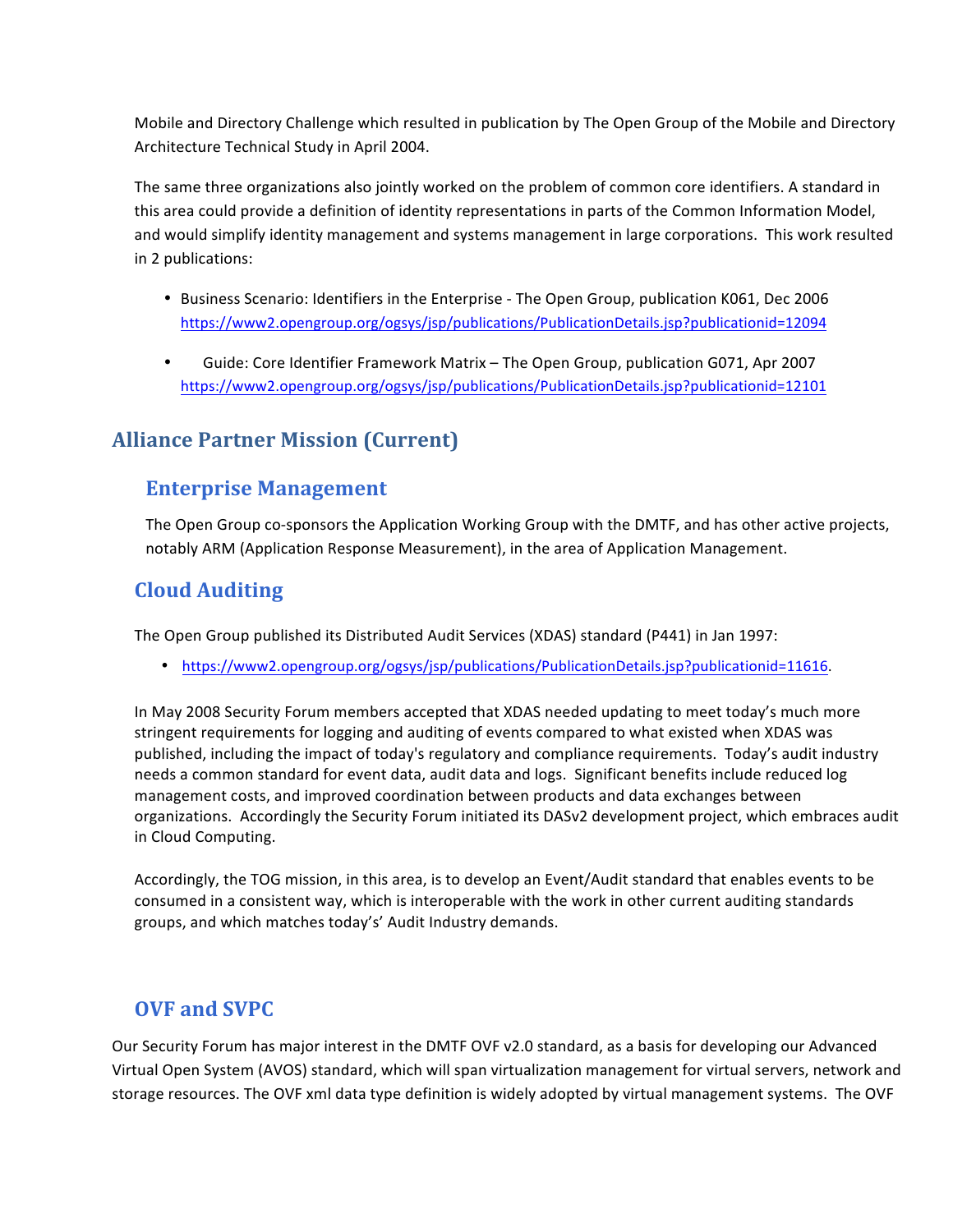XML is capable of defining virtual resources require to create a virtual server (VS) and the software manifest to provision the VS. The goal of our AVOS standard development is to define APIs for specialized virtual management functions that would typically run within a Privileged Virtual Machine (PVM) to provide ease of management and configuration to support advanced virtual management applications. We request DMTF guidance on whether we should participate in the OVF WG or the SVPC WG, or both, to pursue our goal.

#### **Alliance Benefits**

Promote DMTF and Open Group standards to member companies.

- Enable Open Group participation at the DMTF Conferences and in various working groups
- Enable DMTF participation at the Open Group conferences and in various Open Group technical work groups.
- Align DASv2 data format to CIM definitions being developed by the DMTF CADF WG, which would permit profiles to be developed for mapping between the two formats.
- Benefit to The Open Group is leveraging existing CIM objects in its DASv2 standard. Standards Development
- Benefit to the DMTF CADF working group are exploitation of its CIM objects in DASv2, this development work resulting in a richer set of CIM objects and acknowledgement of DMTF CIM in DASv2.
- Benefit to the OVF and/or SVPC WG is feedback from The Open Group to inform development work relevant to OVF/SVPC specifications.

### **Standards Development**

## **Cloud Auditing and DASv2**

The Open Group (TOG) is developing the DAS v2 standard as part of the Update-XDAS Project. The DMTF CADF Working Group will seek to assure that the XDAS standard's data model is consumable by the data model being developed by the CADF as described in their charter.

## **OVF/SVPC** and **AVOS**

The Open Group (TOG) is developing its Advanced Virtual Open System (AVOS) standard, which will span virtualization management for virtual servers, so has major interest in the DMTF OVF v2.0 standard and any related Virtualization Management work - in the SVPC WG?

| <b>Standard</b>                  | Distributed Audit Services (XDAS) Update Project<br>https://www.opengroup.org/projects/security/xdas/                                                                                                                                                                                                                                         |
|----------------------------------|-----------------------------------------------------------------------------------------------------------------------------------------------------------------------------------------------------------------------------------------------------------------------------------------------------------------------------------------------|
| 1. Alliance<br><b>Partner ID</b> | O-DAS <sub>v</sub> 2<br><b>AVOS</b>                                                                                                                                                                                                                                                                                                           |
| 2. Description                   | The goal of the DASv2 project is to update the XDAS (Distributed Audit Services)<br>Preliminary Specification published by the Security Forum in 1998, and extend it to<br>add security audit logging and other audit and event related enhancements, and<br>publish it as the new XDASv2 Technical Standard. The work of this TOG project is |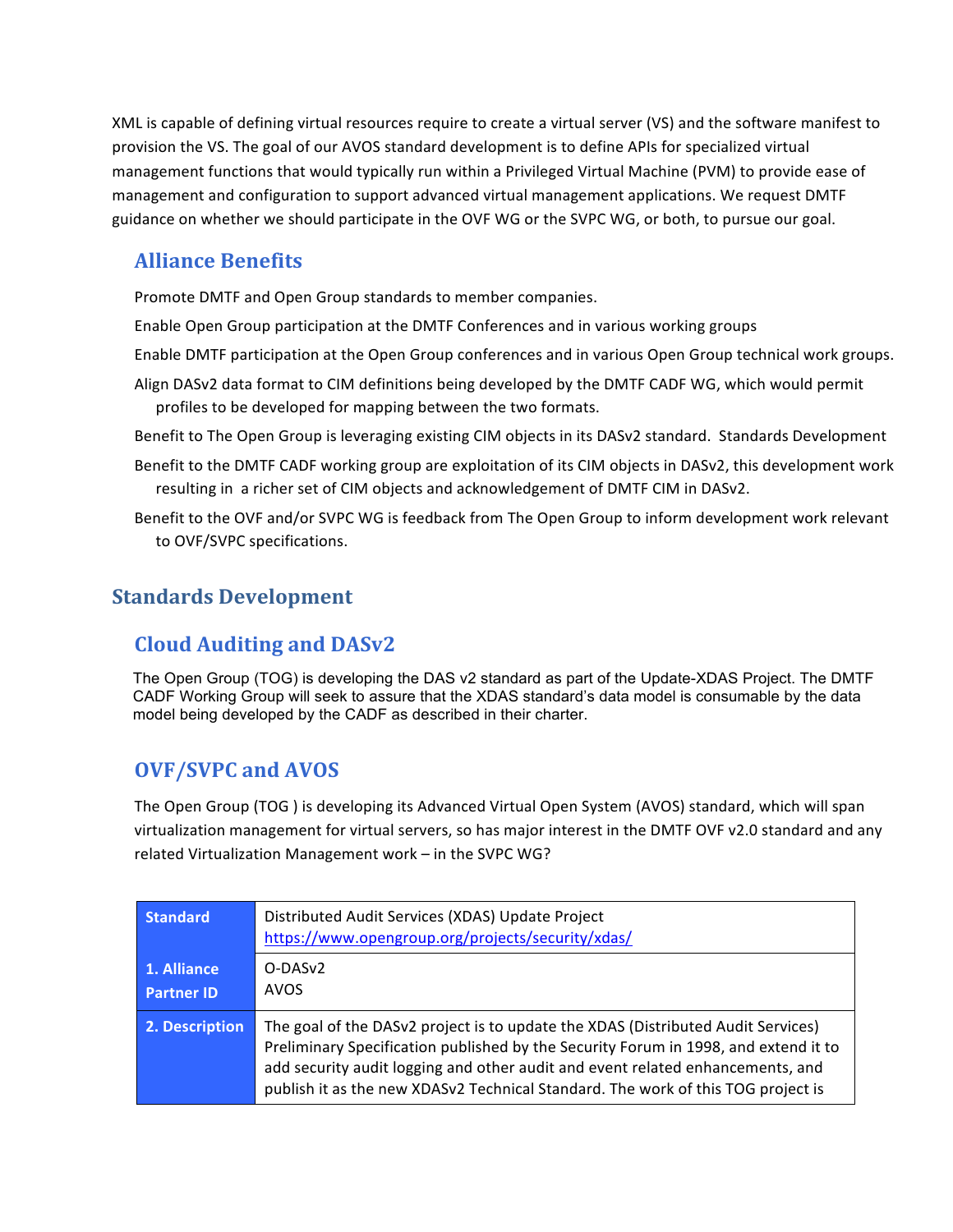|                           | reflected in their current design document "The Open Group Distributed Audit<br>Standard version 2 (O-DASv2)", April 2011.                                                                                                                                                    |
|---------------------------|-------------------------------------------------------------------------------------------------------------------------------------------------------------------------------------------------------------------------------------------------------------------------------|
|                           | https://www.opengroup.org/projects/security/xdas/protected/doc.tpl?gdid=23976                                                                                                                                                                                                 |
|                           | The goal of the AVOS standard is to define APIs for specialized virtual management<br>functions that would typically run within a Privileged Virtual Machine (PVM) to<br>provide ease of management and configuration to support advanced virtual<br>management applications. |
| 3.                        | TOG is the Management Domain for both the XDAS standard and the AVOS                                                                                                                                                                                                          |
| <b>Management</b>         | standard. TOG would however seek joint approval with the DMTF for any content                                                                                                                                                                                                 |
| <b>Domain</b>             | that is developed in the CADF WG that is incorporated in the XDAS, and likewise for<br>the AVOS standard.                                                                                                                                                                     |
| 4. Lead Org               | TOG Security Forum for development of both XDASv2 and AVOS.                                                                                                                                                                                                                   |
| 5. Governing              | TOG policy on Intellectual Property is that during development of a standard, the                                                                                                                                                                                             |
| <b>IP Policy for</b>      | contributing member organization owns the IPR over its contributions and other                                                                                                                                                                                                |
| <b>TOG</b><br>standards   | members are constrained under their membership agreement from exploiting such<br>contributions                                                                                                                                                                                |
|                           | Standards Adoption Criteria (including IP) are part of TOG's Standards Process - see<br>http://www.opengroup.org/standardsprocess/standards-adoption-criteria.html                                                                                                            |
| 6. Copyright<br>holder    | TOG - all standards published by The Open Group are copyright<br>of The Open Group.                                                                                                                                                                                           |
| 7. Developing             | TOG, under its respective Charters for its Distributed Audit Services (DASv2) and                                                                                                                                                                                             |
| Org                       | Advanced Virtual Open System (AVOS projects.                                                                                                                                                                                                                                  |
| <b>Maintaining</b><br>Org | <b>TOG</b>                                                                                                                                                                                                                                                                    |

# **Milestones / Dates**

# **Cloud Auditing**

**Ongoing Activities:** 

A representative of The Open Group (TOG) will participate in DMTF CADF WG meetings to help provide input that help align the two standards activities.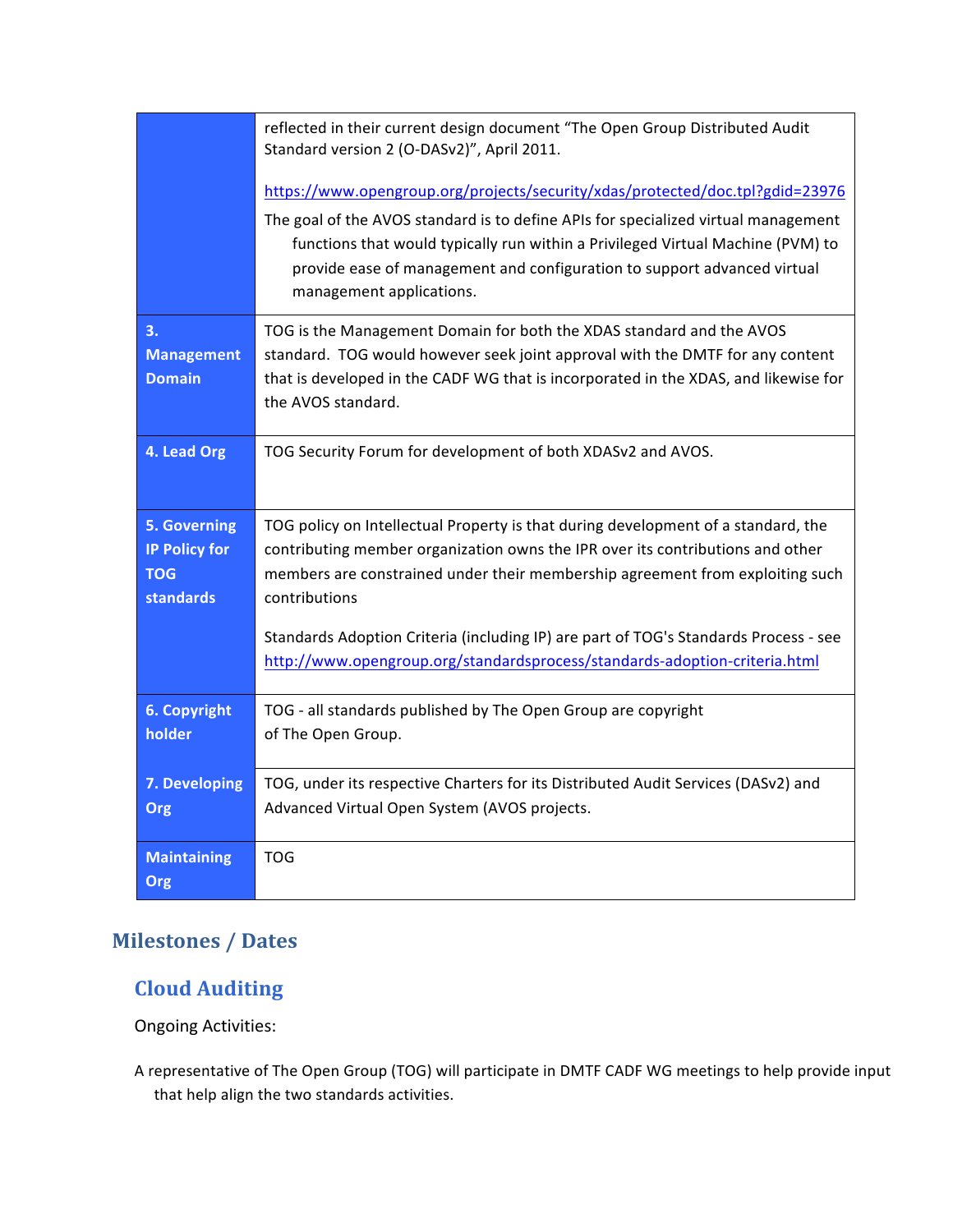- DASv2 Project Status Report (quarterly) include TOG-DMTF alliance updates in the area of audit standards activities to inform Open Group members and associated liaison partners on project progress before each quarterly Open Group Conference.
- Teleconference and email discussions involving The Open Group and the DMTF CADF working group on defining data and interface model requirements for use in Audit standards.

Other Activities To Be Determined (TBD) as the CADF work progresses (see Work Register Review Date below).

#### Work Product Review and Contributions:

- The TOG and the DMTF will both seek each others' participation in providing peer review of work products developed within the DASv2 Project and the CADF WG prior to their public release.
- DMTF comments can be contributed to the TOG via their representatives to the CADF, to their Program Director or directly by attending the next available DASv2 Project meeting.
- TOG comments will be submitted to the DMTF feedback portal.
- DMTF policies with respect to patents and other IP submitted to the DMTF are stated in the Process for Technology Submissions, Review, and Acceptance (i.e. DSP 4011).

#### **Open Virtualization Format**

- TOG and the DMTF will both seek each others' participation in providing peer review of work products developed within the AVOS Project and the respective OVF/SVPC WGs prior to their public release.
- DMTF comments can be contributed to the TOG via their representatives to the respective OVF/SVPC WGs, or to their Program Director, or directly by attending the next available DASv2 Project meeting.
- TOG comments will be submitted to the DMTF feedback portal.

DMTF policies with respect to patents and other IP submitted to the DMTF are stated in the Process for Technology Submissions, Review, and Acceptance (i.e. DSP 4011).